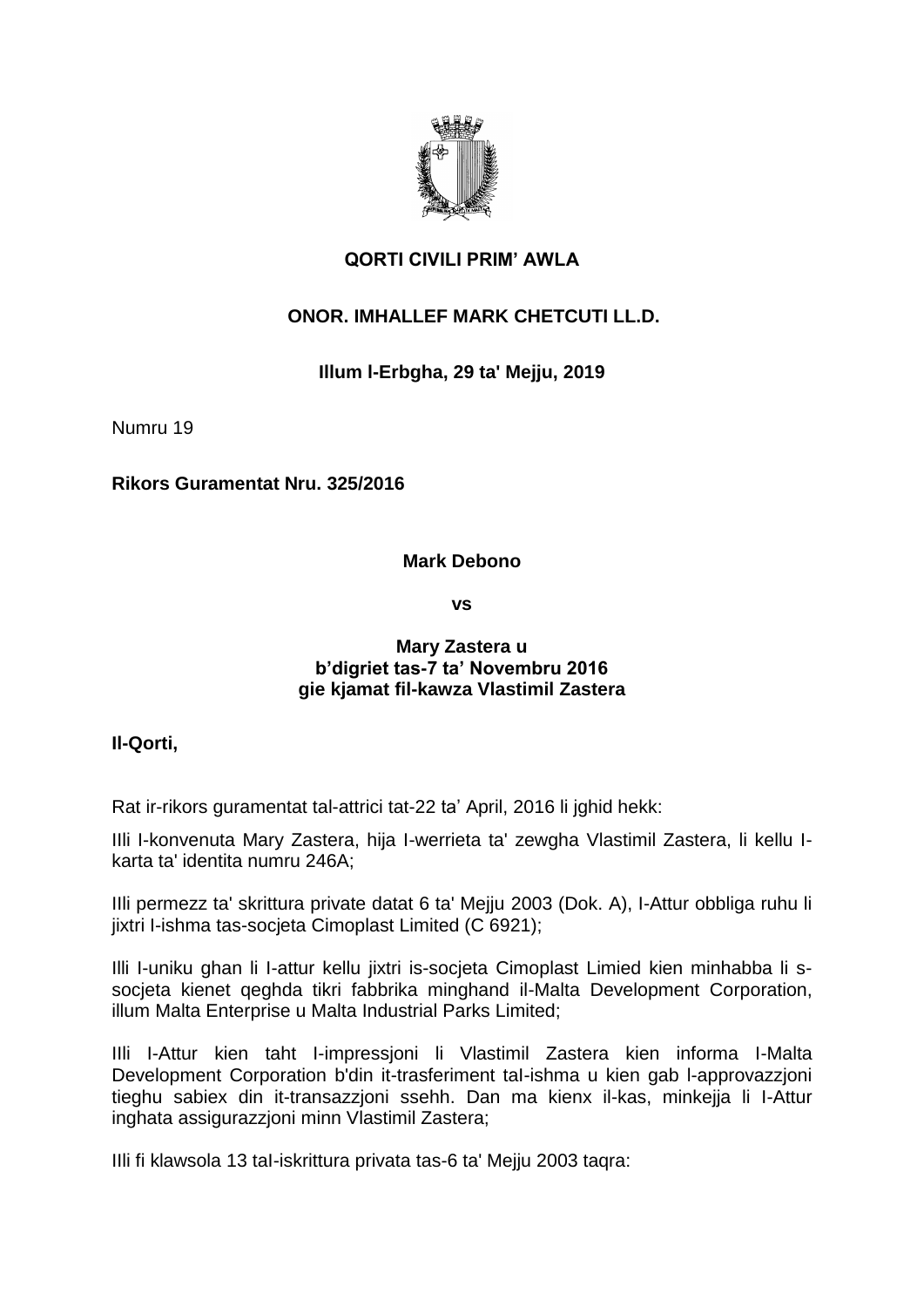"Vendors must warrant all their obligations under this agreement by means of a general hypothec of all their property present and future jointly and severally between them up to the amount of Lm30,000. Vendors shall be entitled to demand the cancellation of the said hypothec after a period of 5 years from the date of transfer of the shares on condition that there are no pending issues between the parties particularly but not exclusively creditors of the Company."

lIIi fit-2 ta' Gunju 2003 (annessa ma' Dok. A) kienet saret ammenda rigward din ilkawsola 13, li tghid:

"By virtue of these present the parties to the agreement of 6th May 2003 overleaf, refer to the said agreement and the parties agree that the obligations referred to in clause number 13 do not refer to any claims which the Income Tax Department and the VAT Department and the CET Department may have or may make against the Company and therefore, purchasers may not ... from the vendors any payments which may be made to the abovementioned Departments."

IlIi wara li I-Attur akkwista I-ishma tas-socjeta Cimoplast Limited, kien car li l-Malta Enterprise gia Malta Development Corporation, ma kienux approvaw it-trasferriment taI-ishma. Fil-fatt I-Attur u Cimoplast Limited kienu gew zgumbrati mill-fabbrika li kellhom. L-Attur ghamel azzjoni kontra I-Konvenuta, Mark Debono -v- Mary Zastera (Citaz Nru: 360/05JRM), fejn talab li dina l-Onorabbli Qorti tiddikjara t-trasferriment taI-ishma bhala null u bla effetti minhabba qerq da parti tal-Konvenuta;

IlIi permezz tas-sentenza tat-28 ta' Jannar 2016 (Dok. B) dina I-Onorabbli Qorti decidiet kontra I-Attur, billi ddikjarat illi "ma ntweriex Ii I-imharkin jew min/minnom, tassew qarrqu bl-attur biex jixtri I-ishma tal-kumpannija Cimoplast Limited ...". B'hekk bhala rizultat it-transferiment tal-ishma hawn fuq indikat huwa validu skond il-ligi u enforzabbli;

IIIi minkejja dan, xorta I-kundizzjoni 3 taI-iskrittra tas-6 ta' Mejju 2003 ma sehhietx, jigifieri t-trasferriment kien qed isir "on condition that the Malta Development Corporation approves this transfer of shares to the new shareholder and will find no objection in recognizing the new directors/shareholders and will in no way jeopardise the existing lease agreement of the factory namely KM43A in Corradino Industrial Estate Paola."

IIli mir-ricerki fir-Registru Pubbliku fuq il-koppja Zastera (Dok. C), jirrizulta li ma kienux registraw ipoteka generali sa I-ammont ta' Lm30,000;

IIli I-pendenzi sal-Ium huma pendenti u ma gewx rizolti bhal per ezempju sentenza Malta Industrial Parks Limited -v- Mark Debono tat-12 ta' Frar 2016 (Dok. D), fejn ssocjeta attrici f'dik I-azzjoni setghet tezegwixxi kuntratt pubbliku ta' kostituzzjoni ta' debitu fuq kera taI-istess fabbrika, li kienet dovuta mill-Konvenuta;

IIIi I-Atturi ghandu danni li jmorru oltre Lm30,000 (ekwivalenti ghal €69,900);

Tghid ghalhekk il-Konvenuta ghaliex, ghar-ragunijiet hawn fuq premessi, din I-Onorabbli Qorti ma ghandhiex: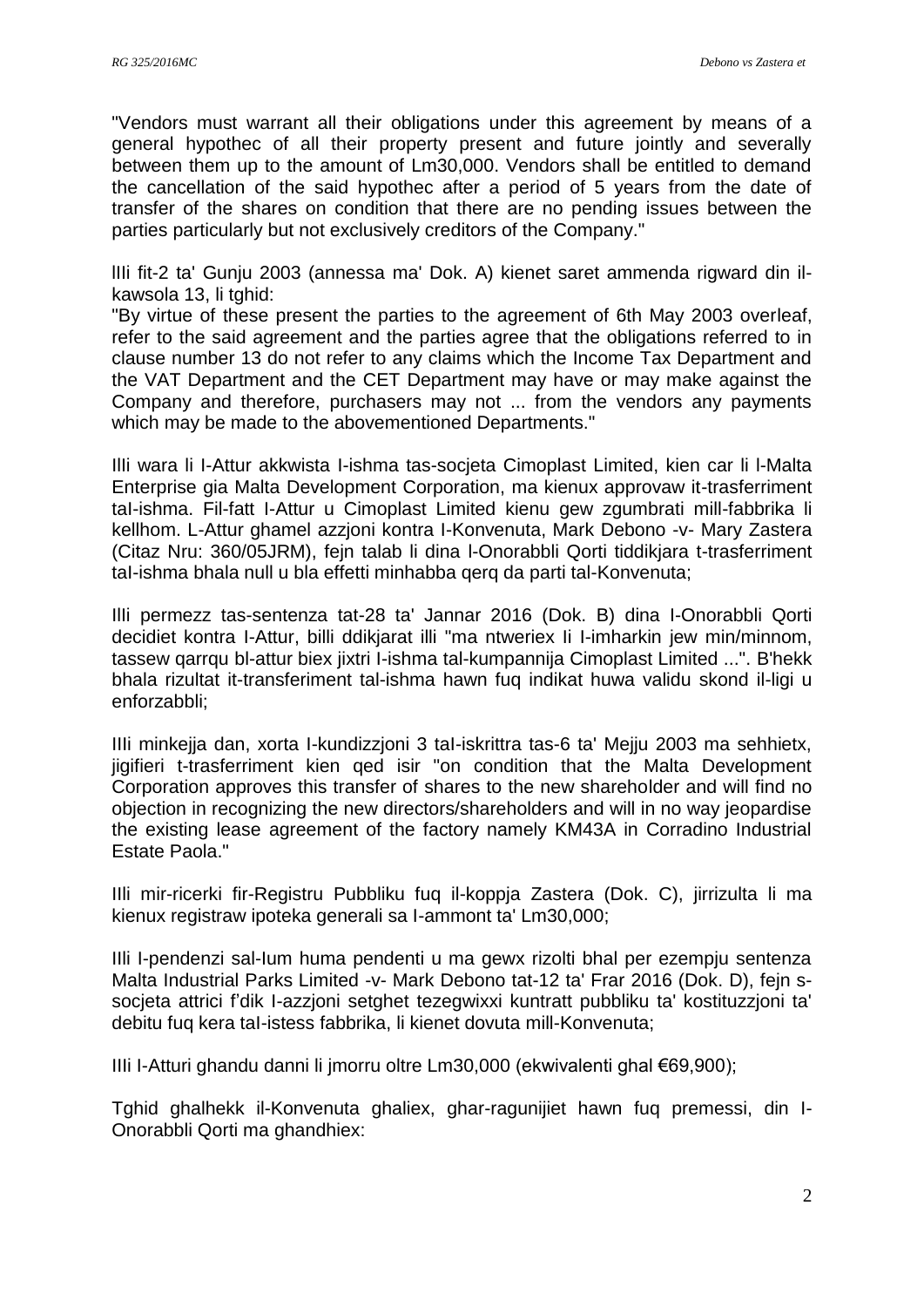1. Tordna li I-Konvenuta tirregistra ipoteka generali fl-ammont ta' disgha u sittin elf u disa' mitt euro (ekwivalenti ghal tletin elf liri Maltin), kif kienet obbligata Ii taghmel fliskrittura tas-6 ta' Mejju 2003;

2. u jigi nominat Nutar biex jippubblika I-att tar-registrazzjoni taI-ipoteka generali a favur I-Attur fuq imsemmija fil-gurnata, hin u lok li jigu indikati fis-sentenza, blintervent ta' kuraturi li ghandhom jigu nominati biex jidhru ghall-eventwali kontumaci;

3. Tiddikjara li ghad hemm kwistjonijiet pendent (pending issues) bejn il-partijiet, kif stipulat fi klawsola 13 taI-iskrittura tas-6 ta' Mejju 2003;

4. Tiddikjara I-Konvenuta responsabbli ghad-danni emergenti principalment minhabba I-Malta Enterprise u/jew Malta Industrial Parks Limited gia Malta Development Corporation ma awtorizzatx it-trasferriment taI-ishma Cimoplast Limited, fid-dawl tal-kirja tal-fabbrika imsemmija u bhala konsegwenza s-socjeta u I-Attur kienu gew zgumbrati mill-fabbrika KM43A, fi Corradino Industrial Estate, Rahal Gdid;

5. Tillikwida d-danni subiti mill-Attur;

6. Tordna I-Konvenuta thallas id-danni hekk likwidati.

Bl-ispejjez kontra I-Konventa ingunta ghas-subizzjoni.

Rat ir-risposta guramentata tal-konvenuta li tghid hekk:

1. Illi fl-ewwel lok l-gudizzju ma huwiex integru billi Vlastimil Zastera (illum divorzjat mill-esponenti) ghadu haj u hija ghalhekk ma hiex l-werrieta jew r-rappresentanta tieghu.

2. Illi fit-tieni lok hemm r-res gudikata tal-kaz billi l-mertu ta' dawn l-proceduri huma effettivament diga ezawriti bis-sentenza moghtija mill-Prim Awla tal-Qorti Civili filkawza Mark Debono vs Mary Zastera et deciza fit-28 ta' [annar 2016.

3. Illi fit-tielet lok minghajr pregudizzju ghas-suespost l-azzjoni hija f'kull kaz preskritta billi ghaddew diga tlettax-il sena minn meta giet ffirmata l-iskrittura privata indikata mill-attur.

4. Illi fir-raba' lok ukoll minghajr pregudizzju ghas-suespost t-talbiet atturi huma improponibbli billi l-ftehim tat-2 ta' Lulju 2003 li gie registrat mar-Registratur tal-Kumpaniji kien validu u jorbot lil partijiet fil-bidu nett tieghu u mhux in segwitu tassentenza moghtija fil-28 ta' Jannar 2016 mill-Prim Awla tal-Qorti Civili u ghalhekk se mai kien jispetta lilu li jezercita xi dritt li setgha kellu qabel li baqa' ma ghamilx.

5. Illi fil-hames lok ukoll minghajr pregudizzju ghas-suespost l-eccipjenti ma kkagunat ebda dannu lill-attur li kif gustament rrilevat l-imsemmija sentenza kien hu li gieb dan kollu fuqu bl-agir mghaggel tieghu u b'nuqqas tal-osservazzjoni tal-massima li f'kull bejgh "caveat emptor" meta anzi l-konvenuta wreiet li qabel kienet lesta taghti l-firma taghha ghat-trasferiment tal-ishma tinghata garanzija li ma kienx hemm xejn li mhuwiex f'postu u resqet ghall-iffirmar tal-ftehim biss wara insistenza min-nahha talattur u wara li l-avukati li qabdet serrhulha mohha li ma kien hemm xejn xi jzomm ilftehim.

6. Bl-ispejjez u b'riserva ta eccezzjonijiet ohra ai termini tal-ligi.

Rat ir-risposta guramentata tal-kjamat Vlastimil Zastera li tghid hekk:

Illi t-talbiet tar-rikorrenti, huma nfondati fil-fatt u fid-dritt u ghandhom jigu michuda flintier taghhom bl-ispejjez kollha kontra l-istess rikorrenti peress illi: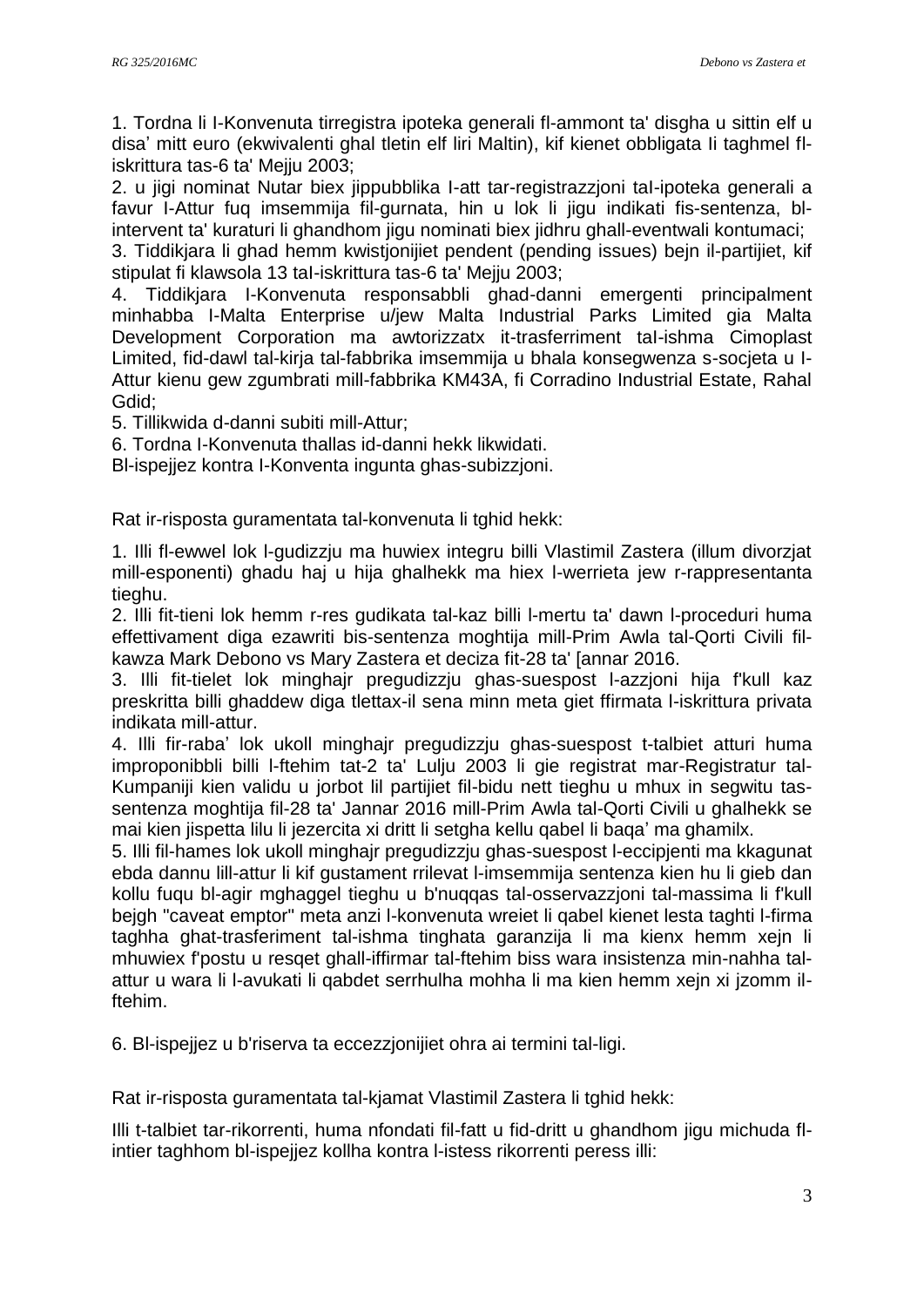1) Il-mertu ta' dawn il-proceduri huma effettivament diga ezawriti bis-sentenza moghtija mill-Prim Awla tal-Qorti Civili fil-kawza fl-ismijiet Mark Debono vs Mary Zastera et deciza fit-28 ta' Jannar 2016 u ghalhekk hemm res gudikata

2) Illi minghajr pregudizzju ghas-suesppost l-azzjoni hija preskritta skond l-Artikolu 2140 tal-Kap. 16

3) Illi minghajr pregudizzju ghas-suespost kien l-attur illi gab kollu fuqu bl-agir mghaggel tieghu u b'nuqqas ta' osservazzjoni tal-massima li kull biegh jirrikjedi 4) Bl-ispejjez u b'riserva ta' eccezzjonijiet ohra ai termini tal-ligi

Rat l-atti u n-noti ta' sottomissjonijiet;

Rat li l-kawza thalliet ghas-sentenza.

#### **Ikkunsidrat**

Din il-kawza issegwi kawza ohra bejn l-istess partijiet deciza fit-28 ta' Jannar 2016 fejn l-attur f'dik il-kawza talab lil Qorti thassar negozju ta' xiri ta' ishma f'kumpanija li l-azzjonisti taghha huma l-konvenuti u dan minhabba vizzju ta' kunsens. Dan il-vizzju kien jikkonsisti f'qerq ghax il-konvenuti hbewlu zewg fatti importanti cioe in-nuqqas ta' kunsens tal-Korporazzjoni ghall-Izvilupp ta' Malta (MDC) li tapprova l-bejgh talishma u kwindi l-attur jidhol fil-fabbrika mikrija mill-korporazzjoni lil kumpanija li lazzjonijiet taghha kienu qed jinbieghu lilu. Ma' dan zied ukoll illi kien hemm hlasijiet b'lura ta' kera li baqghu mhux imhallsa. L-attur f'dik il-kawza wkoll allega li kien hemm ukoll vizzju ta' kunsens minhabba zball da parti tieghu. Hu talab ukoll id-danni konsegwenza tan-nullita tal-ftehim. Il-Qorti kienet cahdet it-talbiet attrici u ikkonfermat il-validita tal-ftehim.

Dik il-kawza saret gudikat u infethet din il-kawza fejn issa qed jintlaab li l-konvenuti jirregistraw ipoteka fl-ammont ta' Lm30,000 skont klawsola 13 tal-iskrittura tas-6 ta' Mejju 2003 kif obbligaw ruhhom il-konvenuti. L-attur isostni din it-talba peress li qed jallega li hemm pendenzi mhux rizolti cioe l-kundizzjoni 3 tal-ftehim ma giex onorat mill-konvenut fis-sens li l-korporazzjoni ma approvatx it-trasferiment tal-ishma kif miftiehem. In oltre jissottometti li sar kostituzzjoni ta' debitu bejn l-attur u lkorporazzjoni ghad-debitu dovut mill-konvenuti li sallum ghadu mhux imhallas. Lattur qed jitlob id-danni naxxenti minn nuqqas ta' approvazzjoni tat-trasferiment talishma da parti ta' MDC illum Malta Industrial Parks u konsegwentement l-attur gie zgumbrat mill-fabbrika.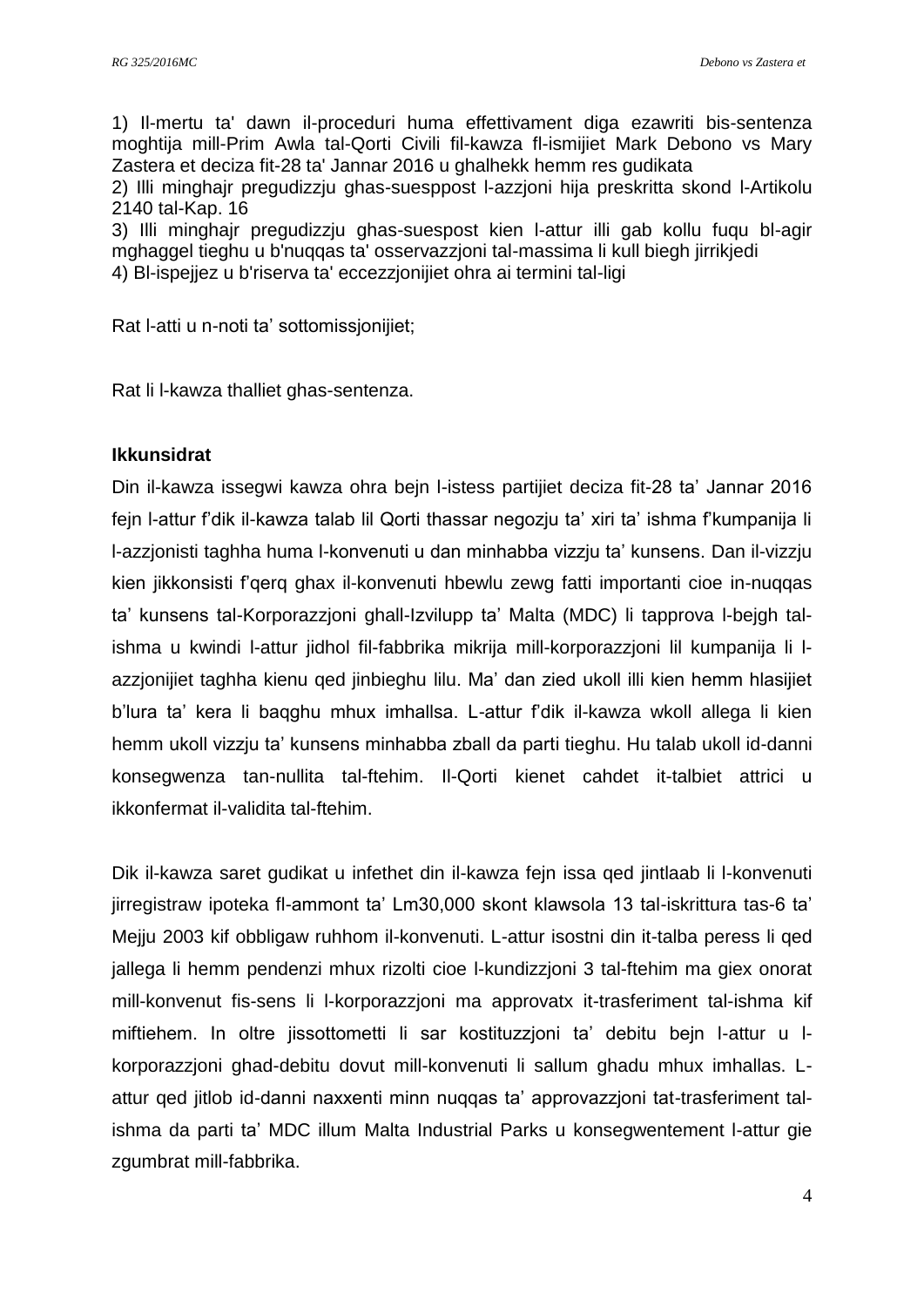Il-konvenuti t-tnejn irrispondew preliminarjament illi kien hemm gudikat li josta ghal kawza prezenti cioe dik deciza bejn il-partijiet fit-28 ta' Jannar 2016. Isostnu wkoll li lazzjoni hi preskritta. Il-konvenuta ma tikkwota ebda artikolu tal-ligi in sostenn ta' dan u l-konvenut jikkwota l-artikolu 2140 tal-Kap. 16 bhala r-raguni tal-preskrizzjoni.

## **Eccezzjoni tar-res judicata**

Din il-Qorti tqis li din l-eccezzjoni ma fiha ebda fondament. Ghalkemm fiz-zewg kawzi kien hemm talba ghad-danni, ir-raguni tat-talbiet kienu differenti. Filwaqt li fil-kawza deciza fit-28 ta' Jannar 2016 l-azzjoni kienet mibnija fuq l-annulament tal-ftehim tal-2003 minhabba vizzju ta' kunsens mentri din il-kawza tippresupponi ftehim validu (kif wara kollox gie deciz fis-sentenza fuq citata) u l-kawza hi mibnija fuq nuqqas ta' osservanza ta' obbligi assunti mill-vendituri. Bla dubju jonqos almenu wiehed millelementi necessarji cioe eadem causa petendi biex jinghad li hemm valur ghal eccezzjoni tar-res judicata.

### **Eccezzjoni tal-preskrizzjoni**

Il-konvenuta teccepixxi l-preskrizzjoni pero ma issemi ebda artikolu tal-ligi in sostenn ta' din l-eccezzjoni. Issemmiha biss fin-nota ta' sottomissjonijiet li mhix eccezzjoni u fejn il-partijiet l-ohra ma ghandhomx l-opportunita li jikkontrollaw u jirribattu leccezzjoni. Hu pacifiku fil-gurisprudenza illi mhux kompitu tal-Qorti illi tikkonsidra hi liema preskrizzjoni tista' tkun applikabbli ghal kaz. Il-preskrizzjoni hi eccezzjoni li ghandha tigi applikata b'mod restrittiv u sta ghal parti li qed tqajjimha tindika bi precizzjoni fir-risposta guramentata liema preskrizzjoni hi applikabbli ghal kaz. Ghalhekk l-eccezzjoni kif maghmula mill-konvenuta qed tigi michuda.

Il-konvenut eccepixxa l-preskrizzjoni a bazi tal-artikolu 2140 tal-Kap. 16. Din ilpreskrizzjoni tirrigwarda l-estinzjoni ta' azzjoni kontra persuna li ilha tipposjedi animo domini u in bouna fede, oggett ghal ghaxar snin. Il-Qorti issibha difficli tifhem x'rilevanza ghandha din il-preskrizzjoni in konnessjoni ma' kawza fejn qed jintalab li parti taderixxi ma' obbligazzjonijiet kontrattwali u danni ghan-nuqqas ta' adezjoni ma' tali obbligi.

Ghalhekk l-eccezzjoni kif maghmula ukoll qed tigi respinta.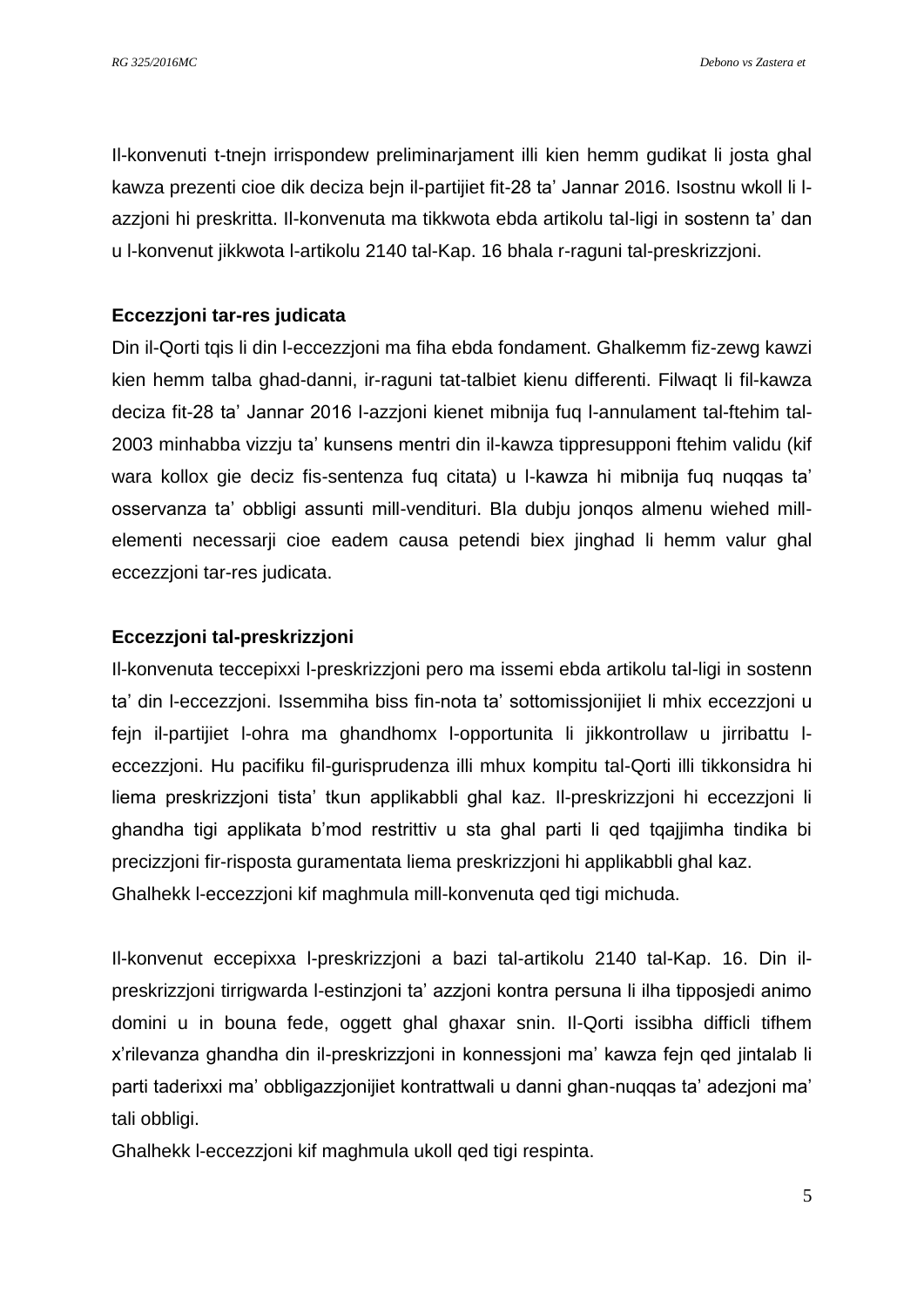#### **Mertu**

L-ewwel talba attrici tirrigwarda talba sabiex il-konvenuti jottemperaw ruhhom ma' dak li weghdu lil attur permezz ta' klawsola 13 tal-ftehim tas-6 ta' Mejju 2003. Din ilklawsola tghid hekk:

Vendors must warrant all their obligations under this agreement by means of a general hypothec of all property present and future jointly and severally between them up to the amount of Lm30,000. Vendors shall be entitled to demand the canellation of the said hypothec after a period of 5 years from the date of transfer of the shares on condition that there are no pending issues between the parties particularly but not exclusively creditors of the Company.

Hu stabbilit mill-provi illi l-konvenuti qatt ma iskrivew ipoteka generali fuq il-proprjeta taghhom u l-attur similment qatt ma talabhom jiskrivuha mindu saret l-iskrittura u dan la qabel jew wara li sar it-trasferiment tal-ishma tal-kumpanija. Ta' min jghid illi l-attur fl-2005 fetah kawza biex ihassar dan il-ftehim u ghalhekk zgur ma kienx fl-interess tieghu li jitlob lil *atturi* konvenuti jottemperaw ruhhom ma' obbligu fl-istess ftehim. Illum, bis-sentenza tat-28 ta' Jannar 2016, il-ftehim gie dikjarat li kien u ghadu validu. Allura l-kwistjoni li tinsorgi hi jekk l-attur jistax jitlob li l-kundizzjoni 13 tigi osservata mill-konvenuti tlettax-il sena wara li gie iffirmat il-ftehim.

Il-punto di partenza fil-fehma tal-Qorti hi l-validita tal-ftehim bil-kundizzjonijiet li fih u li l-attur, kif jirrizulta mill-provi fil-kawza deciza fit-28 ta' Jannar 2016 beda jaghti esekuzzjoni ghalih sa minn qabel ma gew trasferiti l-ishma. La darba l-ftehim kien validu, u t-trasferiment tal-ishma sehh, allura l-konvenuti kienu obbligati josservaw dak li ftehmu. Il-klawsola 13 pero mhix wahda kategorika bla ebda riserva. Infatti lobbligu tal-konvenuti li jiggarantixxu l-obbligi taghhom skont l-artikolu 13 tal-ftehim kien soggett ghal perjodu ta' hames snin mit-trasferiment tal-ishma 'on condition that there are no pending issues between the parties particularly but not exclusively creditors of the company'. It-trasferiment tal-ishma sar fit-2 ta' Lulju 2003. Kwindi ilhames snin bdew jiddekorru minn dik id-data. Li sehh pero hu illi fl-2005 l-attur fetah il-kawza biex ihassar il-ftehim. Dan ma jfissirx li l-konvenuti ma baqalhomx l-obbligu li jiggarantixxu l-ftehim bl-ipoteka billi l-kawza ma hasritx il-ftehim li jibqa' validu sakemm il-Qorti ma tiddecidiex bil-kontra. Il-fatt li l-konvenuti xorta ma iskrivewx lipoteka mhix rilevanti ghax l-obbligu baqa hemm u ma skadiex wara hames snin billi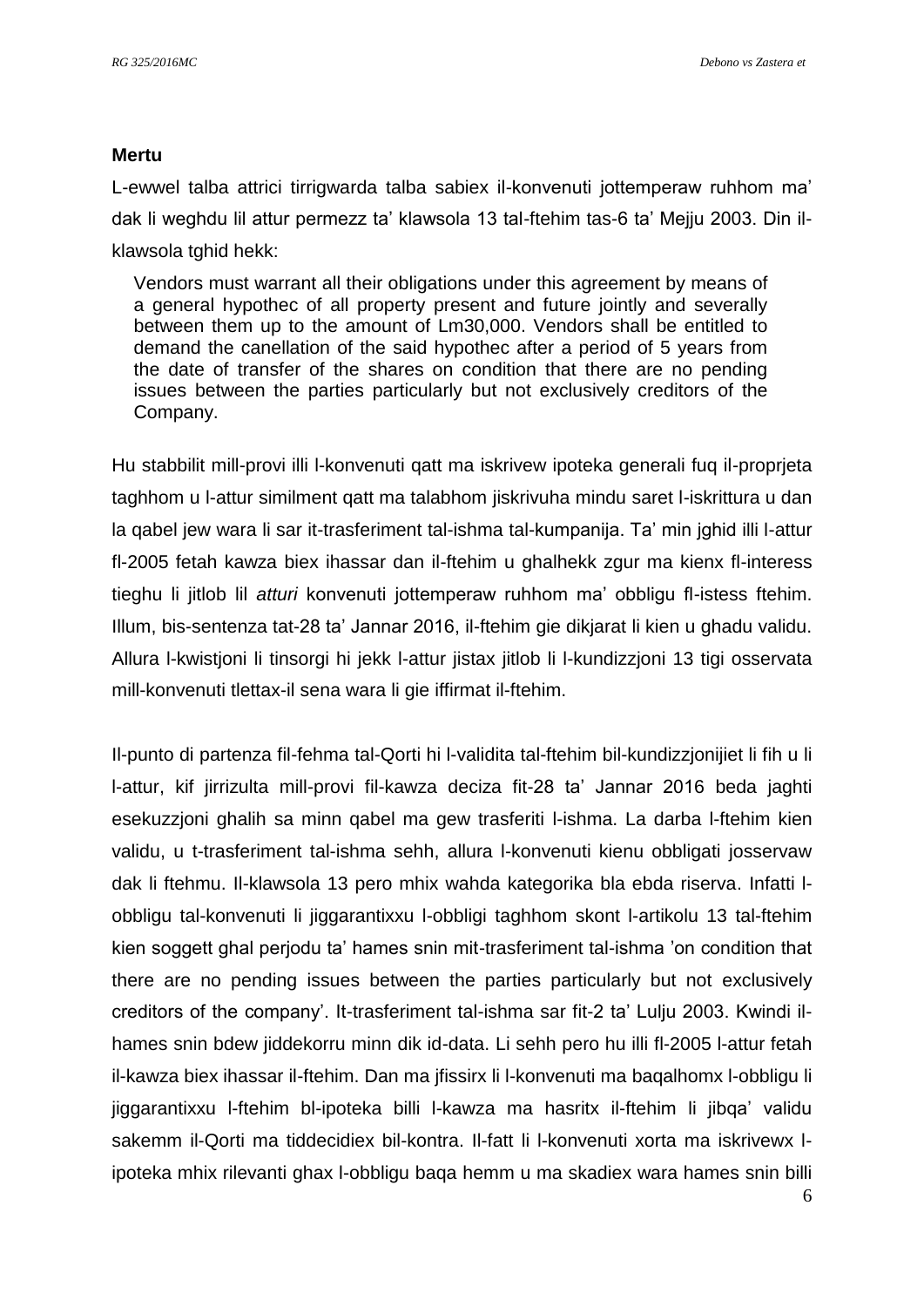*RG 325/2016MC Debono vs Zastera et*

kien hemm vertenza pendenti bejn il-partijiet fuq il-ftehim innifsu. Pero s-sitwazzjoni inbidlet meta l-Qorti tat is-sentenza taghha fit-28 ta' Jannar 2016 fejn iddikjarat illi ma kien hemm xejn hazin fil-ftehim. F'dak l-istadju allura klawsola 13 tassumi limportanza taghha fl-eccezzjoni li saret ghaliha cioe l-iskadenza tal-garanzija wara hames snin mit-trasferiment tal-ishma ghax ma hemmx pendenzi bejn il-partijiet. Billi bis-sentenza tal-2016, mhux appellata, irrizulta fattwalment li ma kien hemm ebda vertenza sa dak il-mument mindu saret l-iskrittura tal-2003, kienu ghaddew il-hames snin mit-trasferiment tal-ishma u kwindi l-konvenuti ma kienux aktar marbuta b'dak lobbligu tal-garanzija. Il-fatt li qatt ma kienet saret f'dan il-kaz, minghajr mal-attur interpella lil konvenuti biex issir, ma ghandhiex f'dawn ic-cirkostanzi, ibiddel lintenzjoni tal-partijiet f'dak li riedu bi klaswola 13. Li gara kien li l-obbligu li qatt ma inghata effett ghalih mill-konvenuti, issa ma baqax jorbothom ghax hekk riedu lpartijiet minn qari ta' klawsola 13. Ghalhekk f'dan l-istadju bil-kawza odjerna li infethet tlett xhur wara s-sentenza tat-28 ta' Jannar 2016 l-attur ma jistax jissottometti li ghandu vertenza marbuta ma' klawsola 13 ghax klawsola 13 tilfet leffett taghha bis-sentenza tat-28 ta' Jannar 2016.

Ghalhekk l-ewwel u t-tieni talbiet ghandhom jigu michuda.

L-attur pero jitlob ukoll li ghad hemm 'pending issues' bejn il-partijiet naxxenti milftehim tas-6 ta' Mejju 2003 u li ghalihom il-konvenuti huma responsabbli ghad-danni. Fit-talba hu jissottometti li d-danni jinsorgu ghax il-Malta Enterprise/Malta Industrial Parks gia MDC ma awtorizzatx it-trasferiment tal-ishma u ghalhekk gie zgumbrat mill-fabbrika mikrija lil kumpanija li taghha l-attur xtara l-ishma.

Il-Qorti tqis li ghalkemm l-attur rabat din it-talba ma' dak stipulat fi klawsola 13 bhala 'pending issue' fil-fatt hi marbuta ma klawsola 3 li tghid hekk:

On condition that the Malta Deveopment Corpration approves this transfer of shares to the new shareholder and will find no objection in recognising the new directors/shareholders and will in no way jeopardise the existing lease agreement of the factory namely KM43A in Corradino Industrial Estate Paola.

L-effett ta' din il-kundizzjoni gia giet mistharrga minn din il-Qorti diversament preseduta fis-sentenza tat-28 ta' Jannar 2016. Ghalkemm il-Qorti ikkonsidrat il-provi rigward din il-kundizzjoni mill-punto di vista tax-xilja ta' qerq maghmula mill-attur fil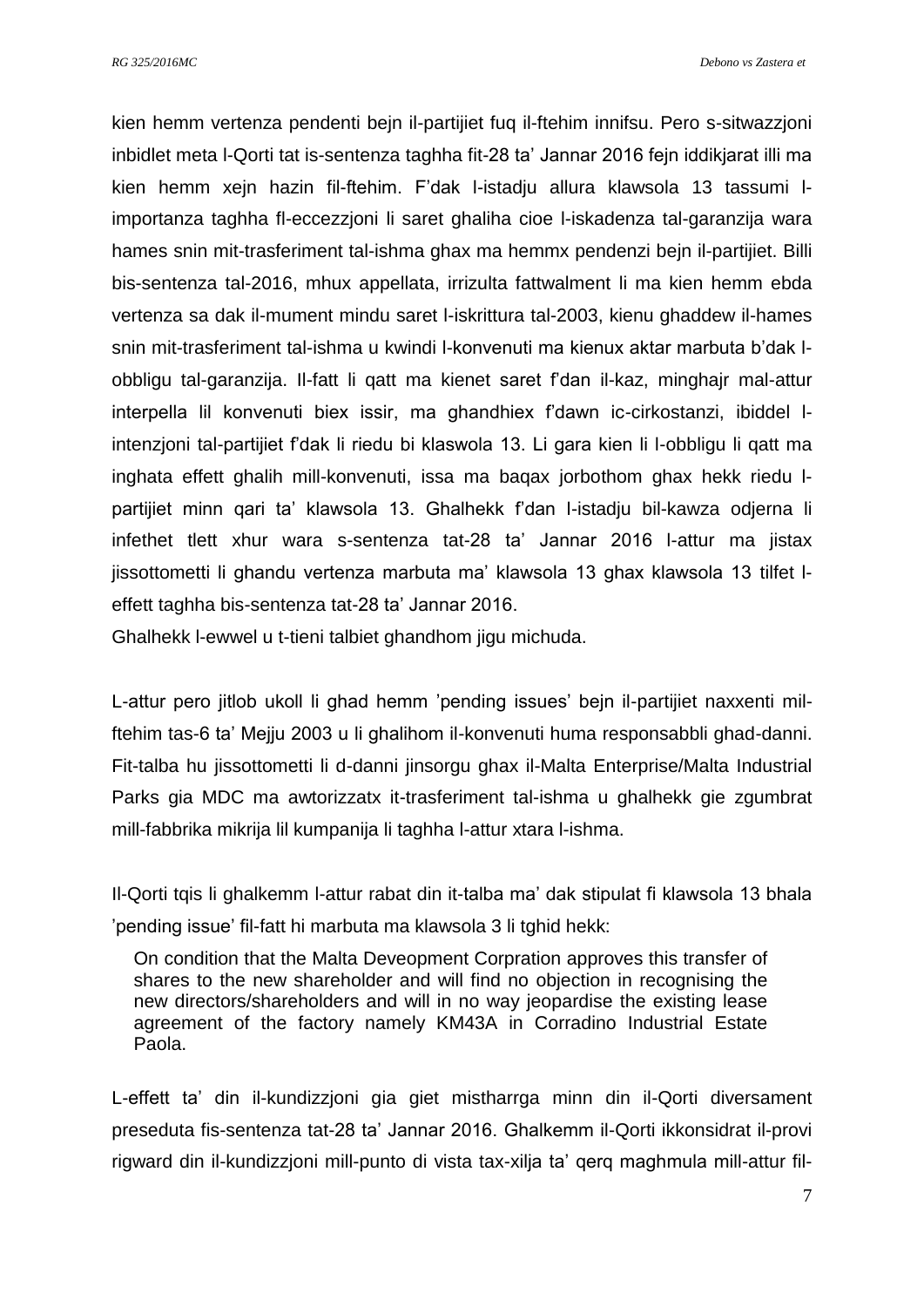...

konfront tal-konvenuti, l-istess kunsiderazzjonijiet huma applikabbli ghat-talba odjerna fejn l-attur qed jallega li l-konvenuti naqsu li jonoraw l-obbligu li t-trasferiment tal-ishma jkun sar bil-kunsens tal-MDC. Fis-sentenza tat-28 ta' Jannar 2016 il-Qorti qalet hekk fil-parti rilevanti:

Illi l-Qorti tara li, mill-provi mressqa, kien l-attur li kien qed ifittex li jibda esperjenza gdida fin-negozju u li ried jaghmel dan billi jikseb post mnejn seta' jaghmel dan. Qabbad hu agent biex ifittex u laqqghu mal-accountant ta' ZV Limited. L-attur ra b'ghajnejh li l-fabbrika kienet wieqfa u li l-makkinarju kien f'qaghda li jinbidel. L-attur, sa minn qabel ma tlaqqa' mal-imharrkin, kien jaf ukoll li l-kirja ma kinitx tghajjat lil ZV Limited (li kienet miexja fi process biex taghlaq) izda lil Cimoplast. Hareg mill-provi li l-attur (x'aktarx ukoll ma' missieru) kienu stharrgu mal-awtoritajiet kompetenti dwar il-qaghda tal-kirja u l-kera. Mill-provi jirrizulta wkoll li l-attur kellu certu genn herqa biex ifittex jidhol fil-fabbrika, u li dan sehhlu jinnegozjah ukoll fil-ftehim 'preliminari' fejn kien hemm patt li jahtih il-jedd li jidhol f'ufficcju gol-istess fabbrika qabel ma jikseb l-ishma minghand l-imharrkin (Klawsola 10 tal-ftehim 'preliminari' f'pag. 6 tal-process);

Hemm qbil li wahda mill-kundizzjonijiet tal-kirja maghmula mill-MDC lil Cimoplast kienet trid li ma seta' jkun hemm l-ebda trasferiment ta' ishma jew ta' proprjeta' jekk mhux bil-permess minn qabel tal-MDC. L-attur jghid li kien jaqa' fuq l-imharrkin li jaraw li dak il-kunsens ikun inkiseb, u li meta sar ilftehim tat-trasferiment tal-ishma, l-imharrkin serrhulu mohhu li kollox kien sewwa. Min-naha taghhom, l-imharrkin jghidu li l-ksib tal-kunsens kien haga li l-attur ried jaraha hu mal-awtoritajiet ghaliex bhala xerrej ried jinteressa ruhu li dak li jkun sejjer jikseb huwa tajjeb;

Illi l-klawsola 3 tal-ftehim 'preliminari' kienet tghid hekk: "On condition that the Malta Development Corporation approves this transfer of shares to the new shareholders and will find no objection in recognising the new directors/shareholders and will in no way jeopardise the existing lease agreement of the factory namely KM 43A in Corradino Industrial Estate Paola". Fis-sewwa, din il-klawsola titlob tliet hwejjeg: (i) il-kunsens ghattrasferiment tal-ishma; (ii) l-gharfien min-naha tal-MDC (MIP) talazzjonisti jew diretturi l-godda tal-kumpannija; u (iii) li ma jsir xejn bi hsara ghall-kirja li kien hemm fis-sehh. L-attur jibni x-xilja tieghu dwar il-qerq talimharrkin biss fuq l-ewwel minn dawn it-tlieta, u hija ghalhekk fuq dan li l-Qorti sejra tistharreg l-ilment tieghu;

Illi huwa fatt mhux kontestat li sa dakinhar li sar il-ftehim tat-trasferiment talishma, l-MDC ma kenitx tat il-kunsens taghha ghat-trasferiment tal-ishma ta' Cimoplast favur l-attur. Biex jinghad is-sewwa, hadd mill-partijiet ma kien talab dan il-kunsens. Ma hemmx kwestjoni lanqas li, minhabba dak innuqqas ta' kunsens (imma wkoll minhabba li l-hlas tal-kera' kien waqa' lura qatigh), ittiehdu proceduri biex Cimoplast tinhareg 'il barra mill-fabbrika. Izda l-qofol tal-kwestjoni hu jekk, f'dawn ic-cirkostanzi, tohrogx il-prova li limharrkin qarrqu bl-attur;

Illi l-Qorti hija tal-fehma li dan mhuwiex il-kaz u dan tasal ghalih ghal aktar minn raguni wahda. Fl-ewwel lok, il-klawsola ma kenitx torbot lill-imharrkin biex jithabtu huma biex jiksbu l-kunsens tal-MDC ghat-trasferiment tal-ishma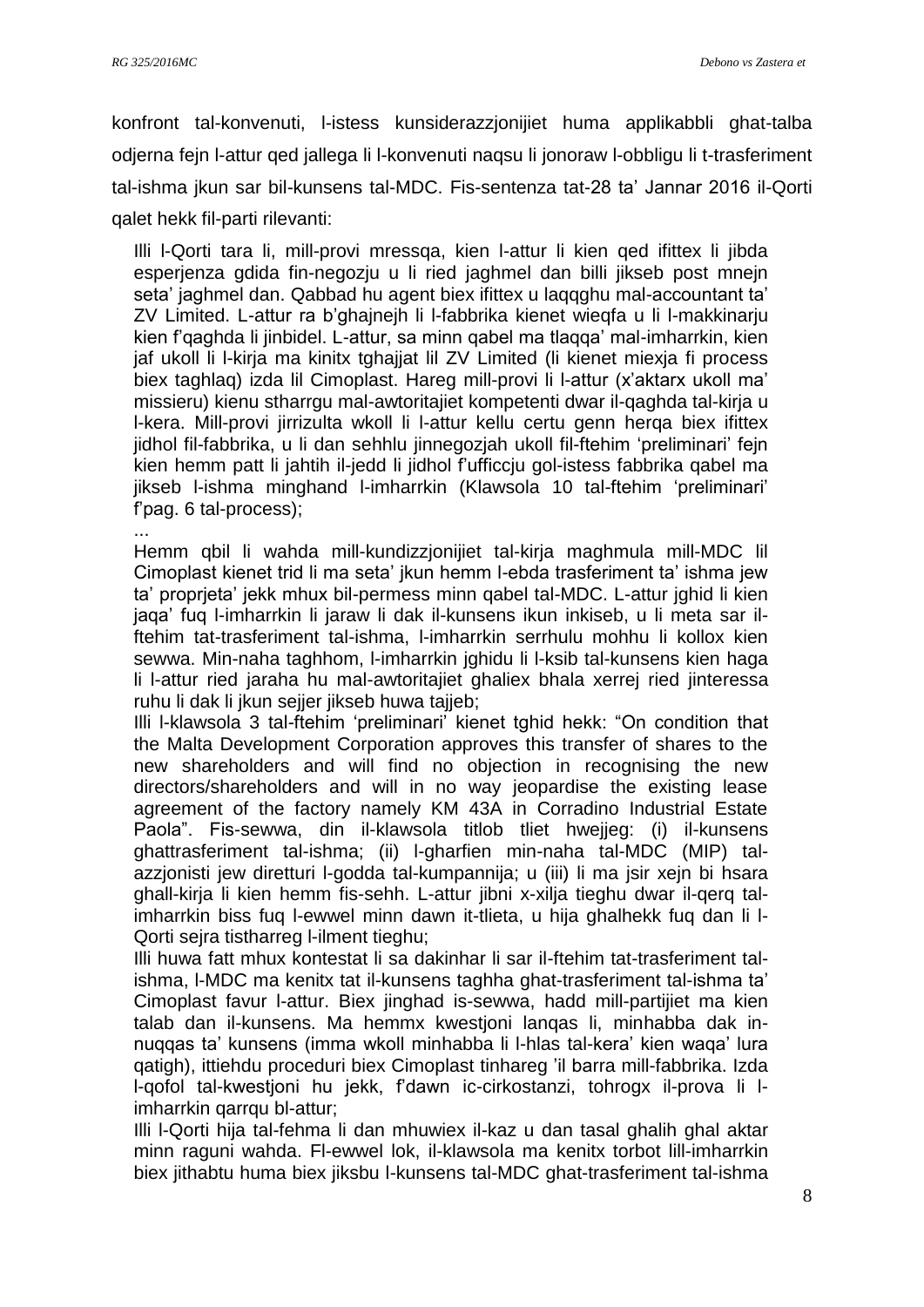f'Cimoplast. Il-kunsens kien kundizzjoni sospensiva li kienet mahsuba bhala wahda minn bosta ohrajn li bihom it-trasferiment tal-ishma seta' jsir. L-attur jghid li meta hu u missieru marru jkellmu 'l xi hadd fl-Malta Enterprise, dan jinghad li qalilhom li ma setax jaghtihom taghrif ghaliex ma kinux il-kerrejja rikonoxxuti. Il-Qorti ma tistax toqghod fuq dan. Xhieda mressqa mill-partijiet f'isem l-awtorita' kompetenti ma qalux li l-kunsens ried tabilfors jintalab millazzjonisti attwali, u lanqas eskludew li ma kinux jilqghu talba minghand lattur li kieku ressaq talba. Minbarra dan, il-fatt li l-attur jistqarr li kien tassew mar biex ikellem lill-awtorita' juri li kien jaghraf li dan kien fl-interess tieghu u li kien jaqa' fuqu wkoll (u mhux fuq l-imharrkin) li jitlob il-kunsens ghall-kisba tal-ishma jew li jara jekk dak il-kunsens kienx ser jinghatalu. Dan jinghad ukoll minbarra l-fatt li, minkejja n-nuqqas ta' kunsens minnaha ta' MaltaEnterprise, l-attur ghal bosta xhur wara li kien sar ittrasferiment favurih tal-ishma ta' Cimoplast, kien baqa' jitkellem u nghata gharfien mill-istess awtorita', sahansitra sal-punt li talbitu jressaq 'business plan' bit-tama li jkun jista' jikseb kirja gdida jekk mhux f'dik il-fabbrika, ghall-anqas f'ohra li kellha ghad-dispozizzjoni taghha;

Illi fit-tieni lok, il-fatt li l-kunsens ta' MDC kien mehtieg ghall-gharfien tattrasferiment tal-ishma kien mistqarr fil-ftehim innifsu, u ghalhekk ma jistax ikun li l-imharrkin qarrqu bih billi hbewlu dak il-fatt meta dak il-fatt esprimewh fil-ftehim. Kien ikun hag'ohra kieku l-imharrkin serrhulu rasu li ma kienx hemm htiega li jinkiseb dak il-kunsens. F'dan ir-rigward, jidher li tidhol fissehh massima ewlenija u siewja fejn jidhol il-kuntratt tax-xiri jew tac-cessjoni meta jinghad li x-xerrej irid joqghod b'seba' ghajnejn ("caveat emptor") (App. Civ. 30.6.2004 fil-kawza fl-ismijiet Hassouna Ben Ahmed vs Albert Frendo et). Wara kollox, il-Qorti hija tal-fehma li l-partijiet imxew sewwasew bil-ftehim 'preliminari' sabiex l-attur ikun f'qaghda li jara l-affarijiet tieghu sakemm jigi biex jikseb b'mod definittiv lishma li ried jixtri;

...

Illi fir-raba' lok, u xejn anqas importanti, li l-imharrka wriet li qabel kienet lesta taghti l-firma taghha ghat-trasferiment tal-ishma tinghata garanzija li ma kienx hemm xejn li mhuwiex f'postu u resqet ghall-iffirmar tal-ftehim biss wara insistenza min-naha tal-attur u wara li l-avukati li qabbdet serrhulha mohhha li ma kien hemm xejn xi jzomm il-ftehim (Xhieda taghha 28.2.2007, f'pagg. 245, 248 u 250 tal-process). Din hija xhieda li xxejjen kull imgiba ta' xi hadd qarrieq, imma hija xiehda li turi persuna li, ghall-kuntrarju, riedet tara li l-attur ma jersaqx ghall-ftehim jekk kemm-il darba ma jarax li kien kollox f'postu;

Ma sar ebda appell minn din is-sentenza u ghalhekk l-attur accetta inkondizzjonatament il-konsiderazzjonijiet tal-Qorti dwar l-portata ta' klawsola 3 talftehim bazi tat-tielet sas-sitt talba tal-attur. L-attur ghandu kontrih sentenza li tghid illi l-konvenuti ma kellhom ebda obbligu fil-konfront tal-attur li jiggarantixxu li l-MDC taghti l-kunsens taghha ghat-trasferiment tal-ishma u li dan l-obbligu kien jaqa' fuqu qua kondizzjoni sospensiva biex jidhol ghat-trasferiment effettiv tal-ishma. Il-fatt li kien jaf li l-MDC sad-data tat-trasferiment tal-ishma ma tat ebda kunsens u kien jaf li